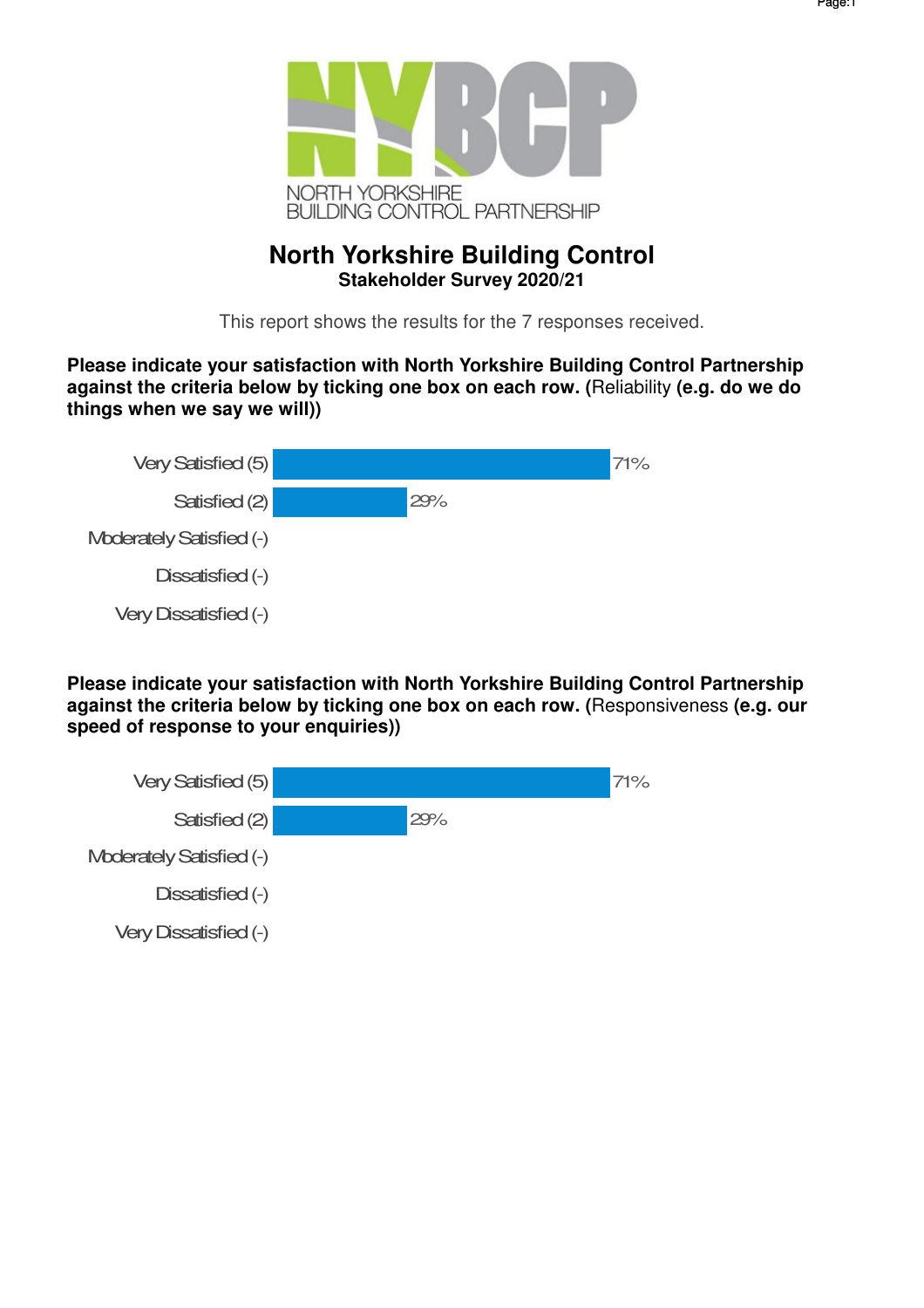**Please indicate your satisfaction with North Yorkshire Building Control Partnership against the criteria below by ticking one box on each row. (**Competence **(e.g. the knowledge and skill of our staff))**

| Very Satisfied (5)       |     | 71% |
|--------------------------|-----|-----|
| Satisfied (2)            | 29% |     |
| Moderately Satisfied (-) |     |     |
| Dissatisfied (-)         |     |     |
| Very Dissatisfied (-)    |     |     |

**Please indicate your satisfaction with North Yorkshire Building Control Partnership against the criteria below by ticking one box on each row. (**Access **(e.g. the ease with which you can contact us))**



**Please indicate your satisfaction with North Yorkshire Building Control Partnership against the criteria below by ticking one box on each row. (**Courtesy **(e.g. politeness shown by our staff))**

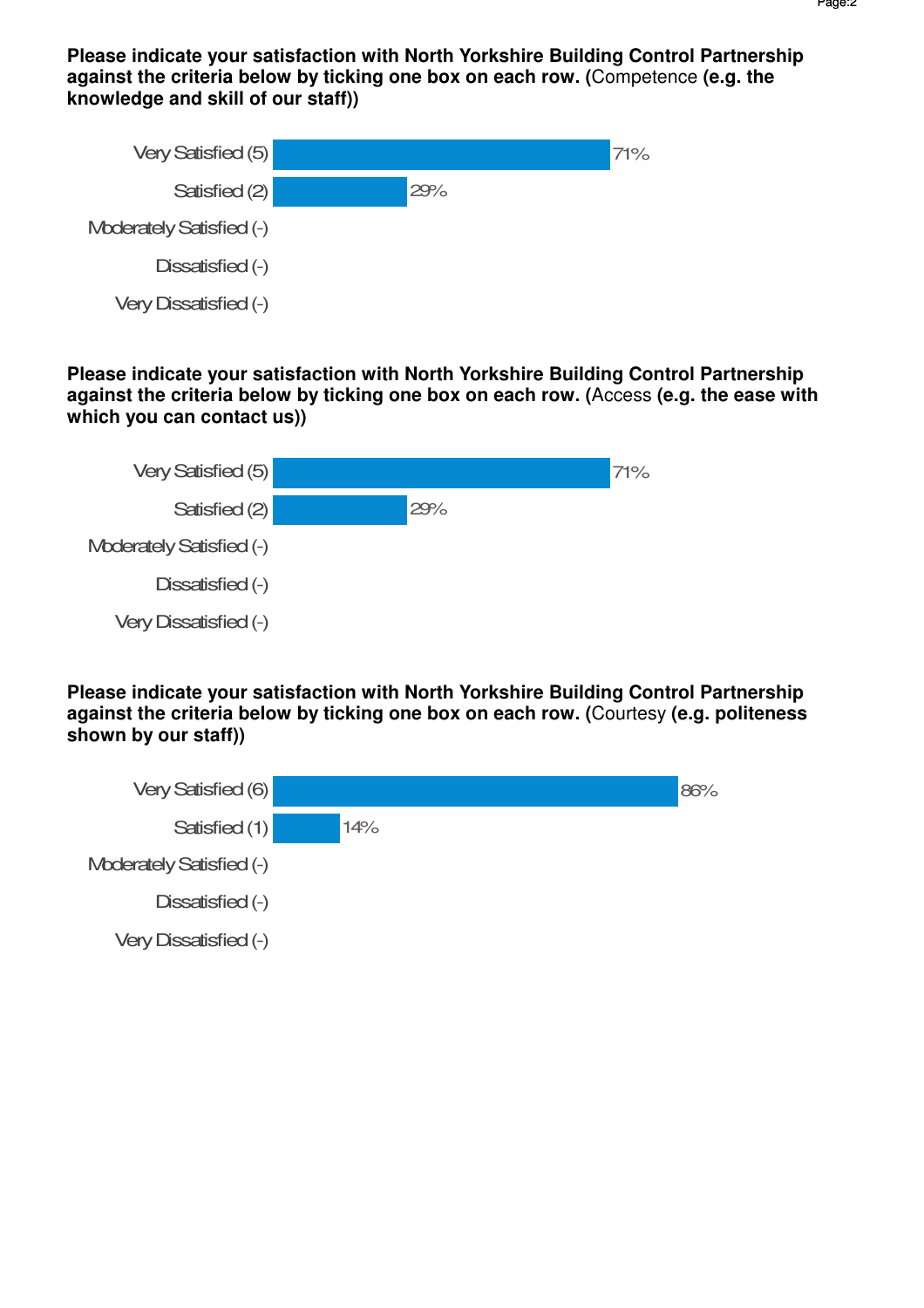**Please indicate your satisfaction with North Yorkshire Building Control Partnership against the criteria below by ticking one box on each row. (**Communication **(e.g. the clarity of our statements or explanations))**

| Very Satisfied (6)           | 100% |
|------------------------------|------|
| Satisfied (-)                |      |
| Moderately Satisfied (-)     |      |
| Dissatisfied (-)             |      |
| <b>Very Dissatisfied (-)</b> |      |

**Please indicate your satisfaction with North Yorkshire Building Control Partnership against the criteria below by ticking one box on each row. (**Credibility **(e.g. the believability of our statements))**



**Please indicate your satisfaction with North Yorkshire Building Control Partnership against the criteria below by ticking one box on each row. (**Security **(e.g. how well we keep confidential data private))**

| Very Satisfied (6)       |     | 86% |
|--------------------------|-----|-----|
| Satisfied (1)            | 14% |     |
| Moderately Satisfied (-) |     |     |
| Dissatisfied (-)         |     |     |
| Very Dissatisfied (-)    |     |     |
|                          |     |     |